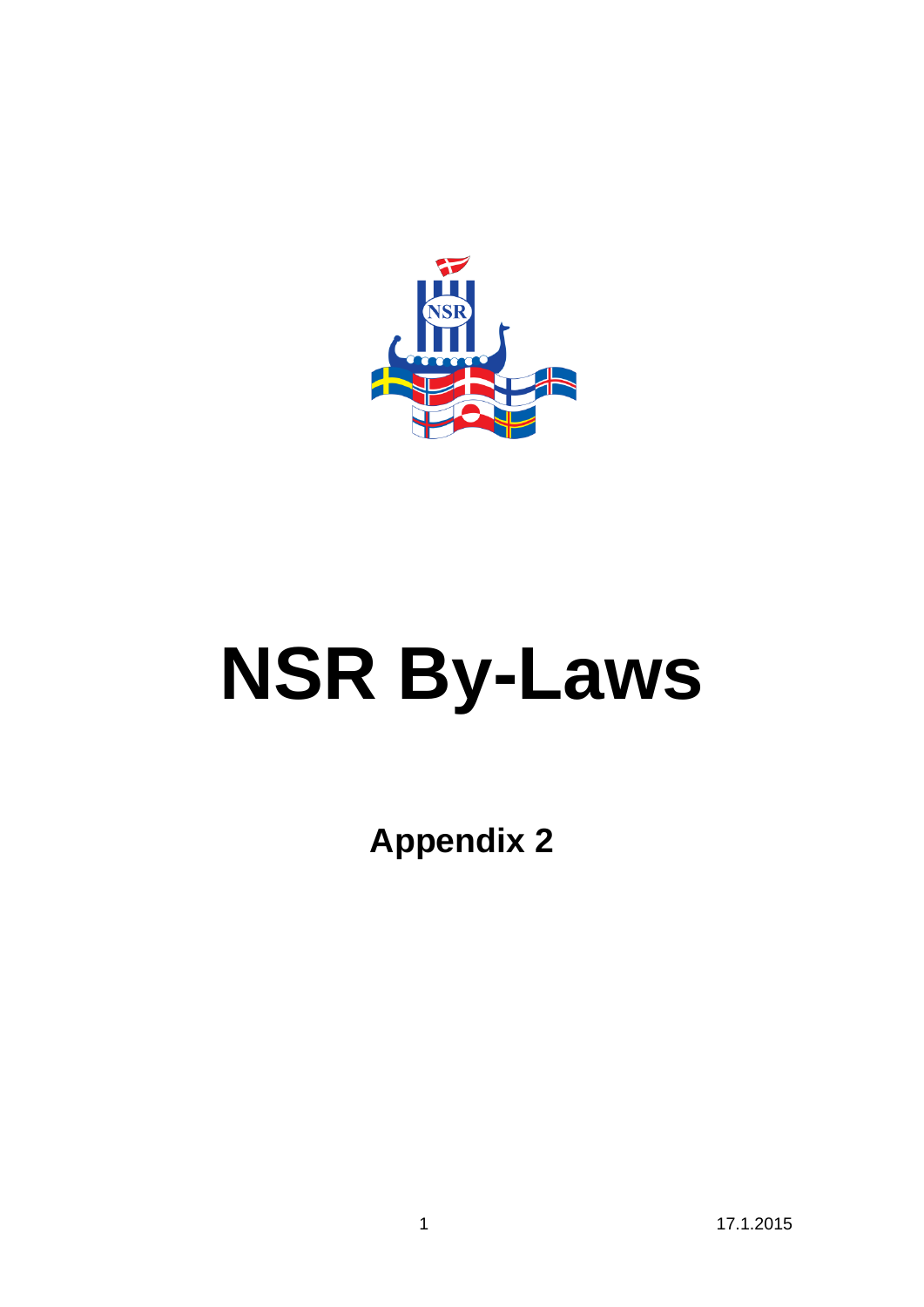#### **1 Role of the IRD committee**

The IRC (International Relations Chairperson) committee has the following role within NSR:

- 1. To discover and recommend to the CC Board international projects for the NSR. NSR projects should focus on aid outside the NSR countries and have an important impact in the area where they are implemented. Any NSR country can propose a project but the IRC committee recommends one project to the CC Board and the NSR Council Meeting for approval.
- 2. To present to the CC Board and the NSR Council Meeting interim reports, as if needed, on each on-going international project and also report on the final outcome of the projects in the NSR Council meeting.
- 3. To form a Project group for each international project and to oversee its work. The Project group is responsible for the successful result of each project. The IRC committee appoints a Project Manager for each project. The Project Manager shall inform the IRC committee on a regular basis on the progress of the Project.
- 4. To endeavour to find areas of cooperation between the NSR countries, and/or other countries, to enhance the international goals of NSR.
- 5. To carry out tasks and projects that the CC Board refers to the IRC committee.

#### **2 Role of the IRD Chairperson**

The IRC committee is chaired by the IRC of the country where the next NSR meeting is held. This position is held for one year from July  $1<sup>st</sup>$  to June 30<sup>th</sup> the following year.

Every Lions year the committee is chaired by the IRD of the country hosting the NSR Council Meeting. His role is called IRD Committee Chairperson. IRD meetings and seminars are prepared and chaired by the IRD Committee Chairperson in cooperation with members of the IRD committee.

It is the responsibility of the chairperson to prepare and chair IRC meetings and seminars and report progress of NSR projects to the CC board and the NSR Council meeting as needed. The IRD Committee Chairperson shall keep and maintain a record of all activities and meetings and at the end of his year as chairperson pass on these records to the next chairperson. At the end of the term the chairperson also informs the incoming IRC committee chairperson about on-going projects, project proposals and other relevant issues.

### **3 Work plan for the IRD committee**

In order to fulfil its Role the IRC committee should:

- 1. Communicate, via e-mail, phone, e-meetings, on a regular basis.
- 2. Meet at least once a year, in person, at the venue of the NSR Meeting. Minutes to be distributed to the CC Board and the IR committee within a month from the meeting.
- 3. Pending the approval of the CC Board, a second meeting can be called at the Europa Forum if needed.
- 4. Prepare and hold an IRC Seminar at the NSR Meeting in January if requested
- 5. Maintain a presence on the Internet open for all, Lions members and the public, to inform about NSR projects and the work of the IRC committee.
- 6. Inform the CC Board before each of its formal meetings about the progress of projects and other relevant issues.